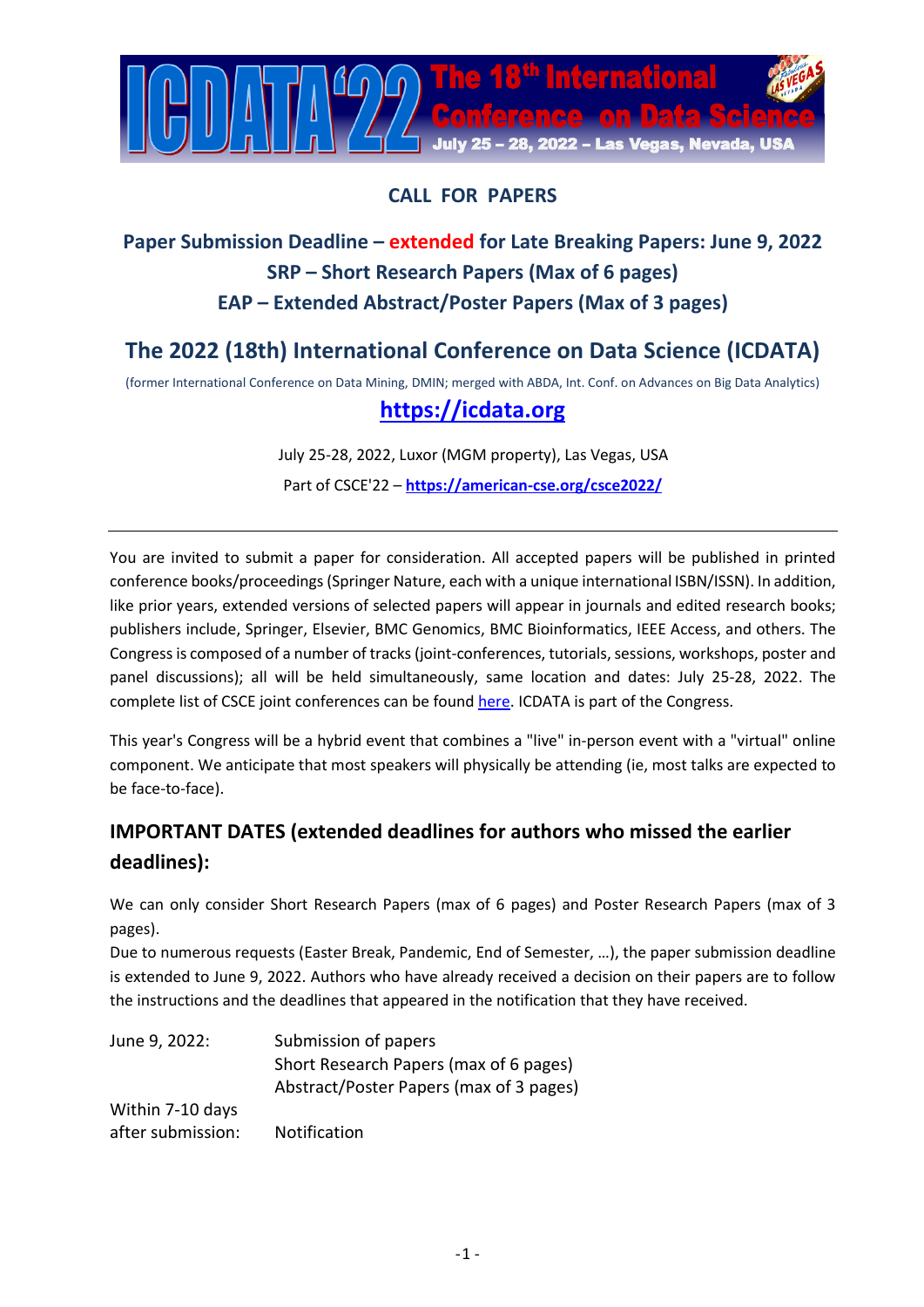## **Due Dates for uploading the final manuscripts to the publication portal:**

The date will appear in the notifications that will be sent to the authors of accepted papers.

## **Registration Deadline for Authors:**

The date will appear in the notifications that will be sent to the authors of accepted papers (Online Registration System: https://americancse.org/csce2022/registration )

July 25-28, 2022: The 2022 International Conference on Data Science ([ICDATA'2](https://icdata.org/)2) World Congress in Computer Science, Computer Engineering, and Applied Computing (CSCE'22: Las Vegas, USA); Including all affiliated federated/joint conferences; see<https://www.americancse.org/csce2022>

**SCOPE:** Submitted papers should be related to Data Mining, Data Science, Machine Learning, Big Data and similar topics.

Topics of interest include, but are not limited to, the following:

## **Data Mining/Machine Learning Tasks**

- Regression/Classification
- Time series forecasting
- Segmentation/Clustering/Association
- Deviation and outlier detection
- Explorative and visual data mining
- Web mining
- Mining text and semi-structured data
- Temporal and spatial data mining
- Multimedia mining (audio/video)
- Mining "big data"
- Others

## **Data Mining Algorithms**

- Artificial neural networks / Deep Learning
- Fuzzy logic and rough sets
- Decision trees/rule learners
- Support vector machines
- Evolutionary computation/meta heuristics
- Statistical methods
- Collaborative filtering
- Case based reasoning
- Link and sequence analysis
- Ensembles/committee approaches
- Others

## **Data Mining Integration**

- Mining large scale data/big data
- Distributed and grid based data mining
- Data and knowledge representation
- Data warehousing and OLAP integration
- Integration of prior/domain knowledge
- Metadata and ontologies
- Agent technologies for data mining
- Legal and social aspects of data mining
- $\bullet$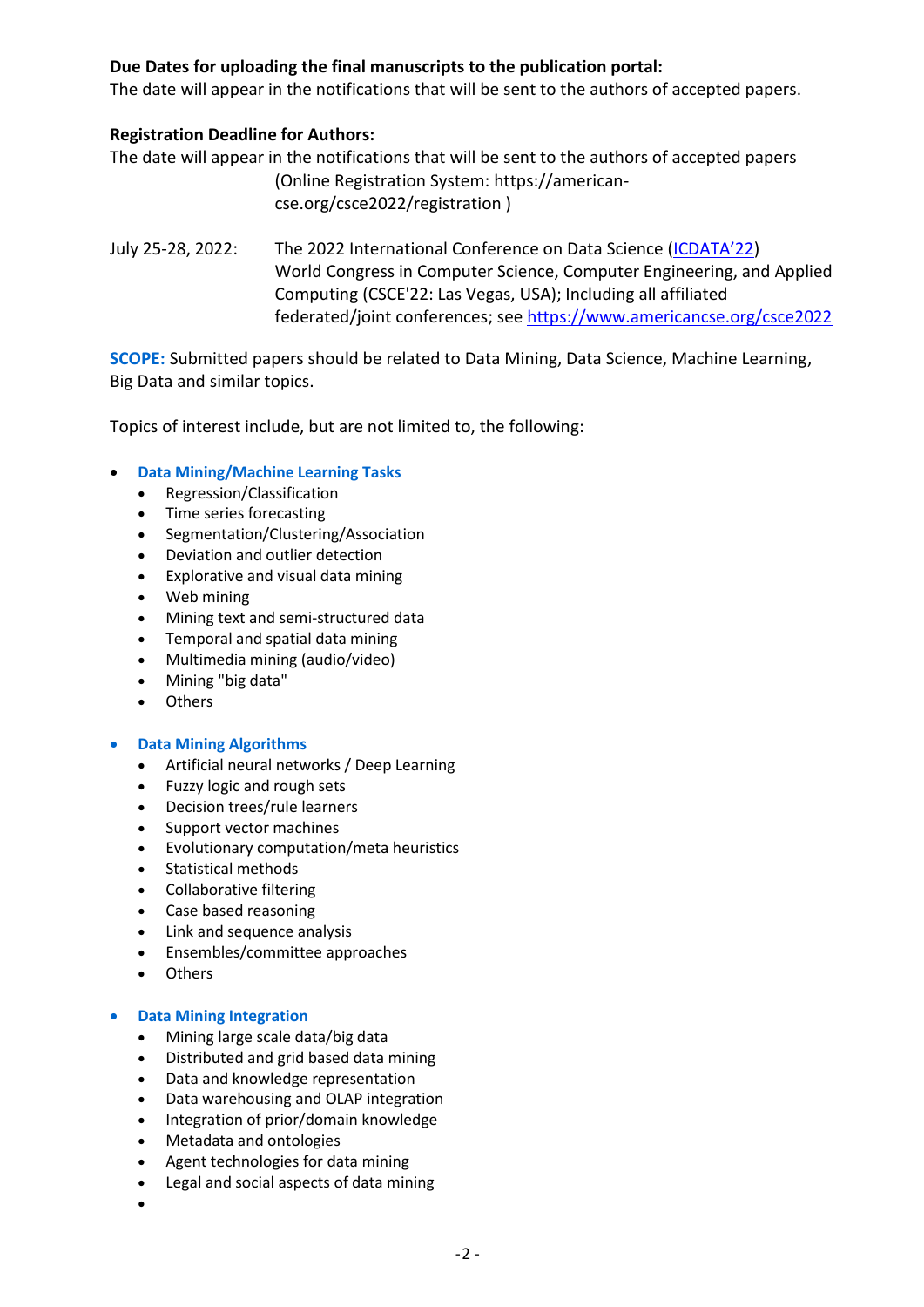#### **Data Mining Process**

- Data cleaning and preparation
- Feature selection and transformation
- Attribute discretisation and encoding
- Sampling and rebalancing
- Missing value imputation
- Model selection/assessment and comparison
- Induction principles
- Model interpretation
- Others

#### **Data Mining Applications**

- Bioinformatics
- Medicine Data Mining
- Business/Corporate/Industrial Data Mining
- **•** Credit Scoring
- Direct Marketing
- Database Marketing
- **•** Engineering Mining
- Military Data Mining
- Security Data Mining
- Social Science Mining
- Data Mining in Logistics
- Others

We particularly encourage submissions of industrial applications and case studies from practitioners. These will not be evaluated using solely theoretical research criteria, but will take general interest and presentation into consideration.

#### **Data Mining Software**

All aspects, modules, frameworks

#### **Alternative and additional examples of possible topics include:**

- Data Mining for Business Intelligence
- Emerging technologies in data mining
- Big Data
- Computational performance issues in data mining
- Data mining in usability
- Advanced prediction modelling using data mining
- Data mining and national security
- Data mining tools
- Data analysis
- Data preparation techniques (selection, transformation, and preprocessing)
- Information extraction methodologies
- Clustering algorithms used in data mining
- Genetic algorithms and categorization techniques used in data mining
- Data and information integration
- Microarray design and analysis
- Privacy-preserving data mining
- Active data mining
- Statistical methods used in data mining
- Multidimensional data
- Case studies and prototypes
- Automatic data cleaning
- Data visualization
- Theory and practice knowledge representation and discovery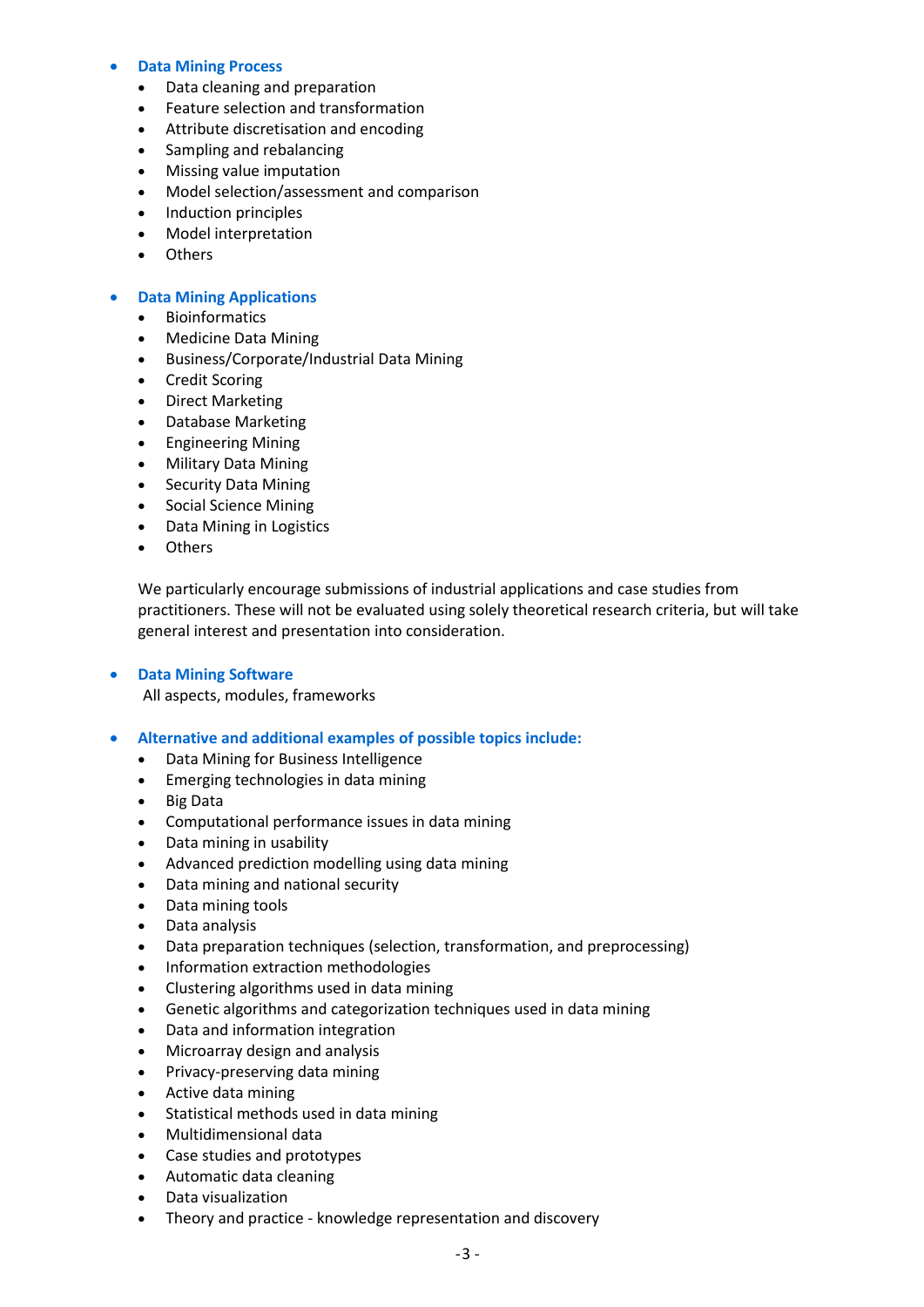- Knowledge Discovery in Databases (KDD)
- Uncertainty management
- Data reduction methods
- Data engineering
- Content mining
- Indexing schemes
- Information retrieval
- Metadata use and management
- Multidimensional query languages and query optimization
- Multimedia information systems
- Search engine query processing
- Pattern mining
- Applications (examples: data mining in education, marketing, finance and financial services, business applications, medicine, bioinformatics, biological sciences, science and technology, industry and government, ...)

## **Algorithms for Big Data**

- Data and Information Fusion
- Algorithms (including Scalable methods)
- Natural Language Processing
- Signal Processing
- Simulation and Modeling
- Data-Intensive Computing
- Parallel Algorithms
- Testing Methods
- Multidimensional Big Data
- Multilinear Subspace Learning
- Sampling Methodologies
- Streaming
- Others

## **Big Data Fundamentals**

- Novel Computational Methodologies
- Algorithms for Enhancing Data Quality
- Models and Frameworks for Big Data
- Graph Algorithms and Big Data
- Computational Science
- Computational Intelligence
- Others

## **Infrastructures for Big Data**

- Cloud Based Infrastructures (applications, storage & computing resources)
- Grid and Stream Computing for Big Data
- High Performance Computing, Including Parallel & Distributed Processing
- Autonomic Computing
- Cyber-infrastructures and System Architectures
- Programming Models and Environments to Support Big Data
- Software and Tools for Big Data
- Big Data Open Platforms
- Emerging Architectural Frameworks for Big Data
- Paradigms and Models for Big Data beyond Hadoop/MapReduce, …
- Others

## **Big Data Management and Frameworks**

- Database and Web Applications
- Federated Database Systems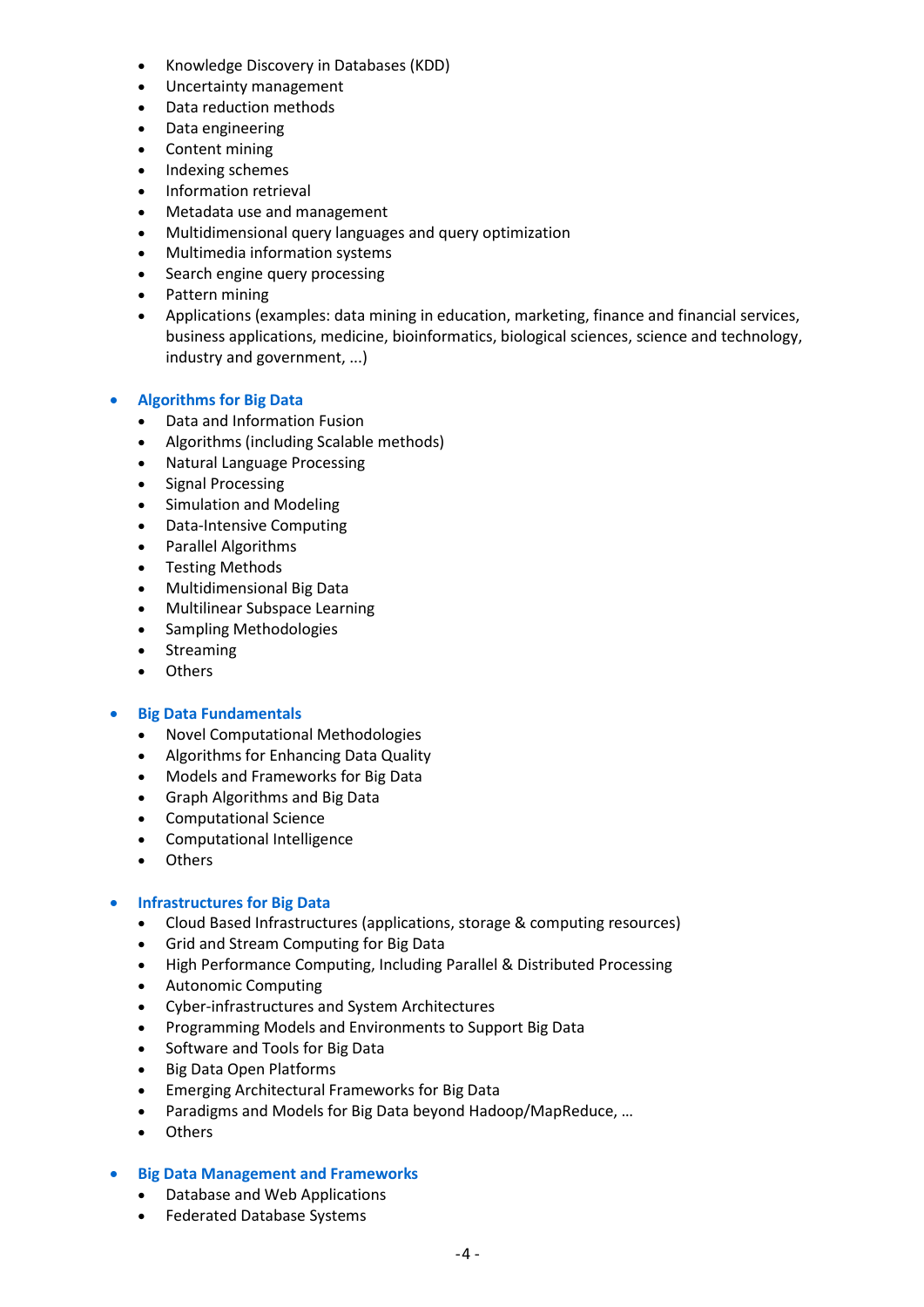- Distributed Database Systems
- Distributed File Systems
- Distributed Storage Systems
- Knowledge Management and Engineering
- Massively Parallel Processing (MPP) Databases
- Novel Data Models
- Data Preservation and Provenance
- Data Protection Methods
- Data Integrity and Privacy Standards and Policies
- Data Science
- Novel Data Management Methods
- Crowdsourcing
- Stream Data Management
- Scientific Data Management
- Others

#### **Big Data Search**

- Multimedia and Big Data
- Social Networks
- Data Science
- Web Search and Information Extraction
- Scalable Search Architectures
- Cleaning Big Data (noise reduction), Acquisition & Integration
- Visualization Methods for Search
- Time Series Analysis
- Recommendation Systems
- Graph Based Search and Similar Technologies
- Others

#### **Privacy in the Era of Big Data**

- Cryptography
- Threat Detection Using Big Data Analytics
- Privacy Threats of Big Data
- **•** Privacy Preserving Big Data Collection
- Intrusion Detection
- Socio-economical Aspect of Big Data in the Context of Privacy and Security
- Others

#### **Applications of Big Data**

- Big Data as a Service
- Big Data Analytics in e-Government and Society
- Applications in Science, Engineering, Healthcare, Visualization, Business, Education, Security, Humanities, Bioinformatics, Health Informatics, Medicine, Finance, Law, Transportation, Retailing, Telecommunication, all Search-based applications, …
- Others

## **SUBMISSION OF PAPERS FOR EVALUATION:**

Prospective authors are invited to submit their papers by uploading them to the ICDATA evaluation web site via <https://icdata.confmaster.net/> .

Submissions must be uploaded by the due date (see IMPORTANT DATES) and must be in pdf format (up to 6 pages for Short Research Papers; up to 3 pages for Extended Abstract/Poster Papers - the number of pages include all figures, tables, and references).